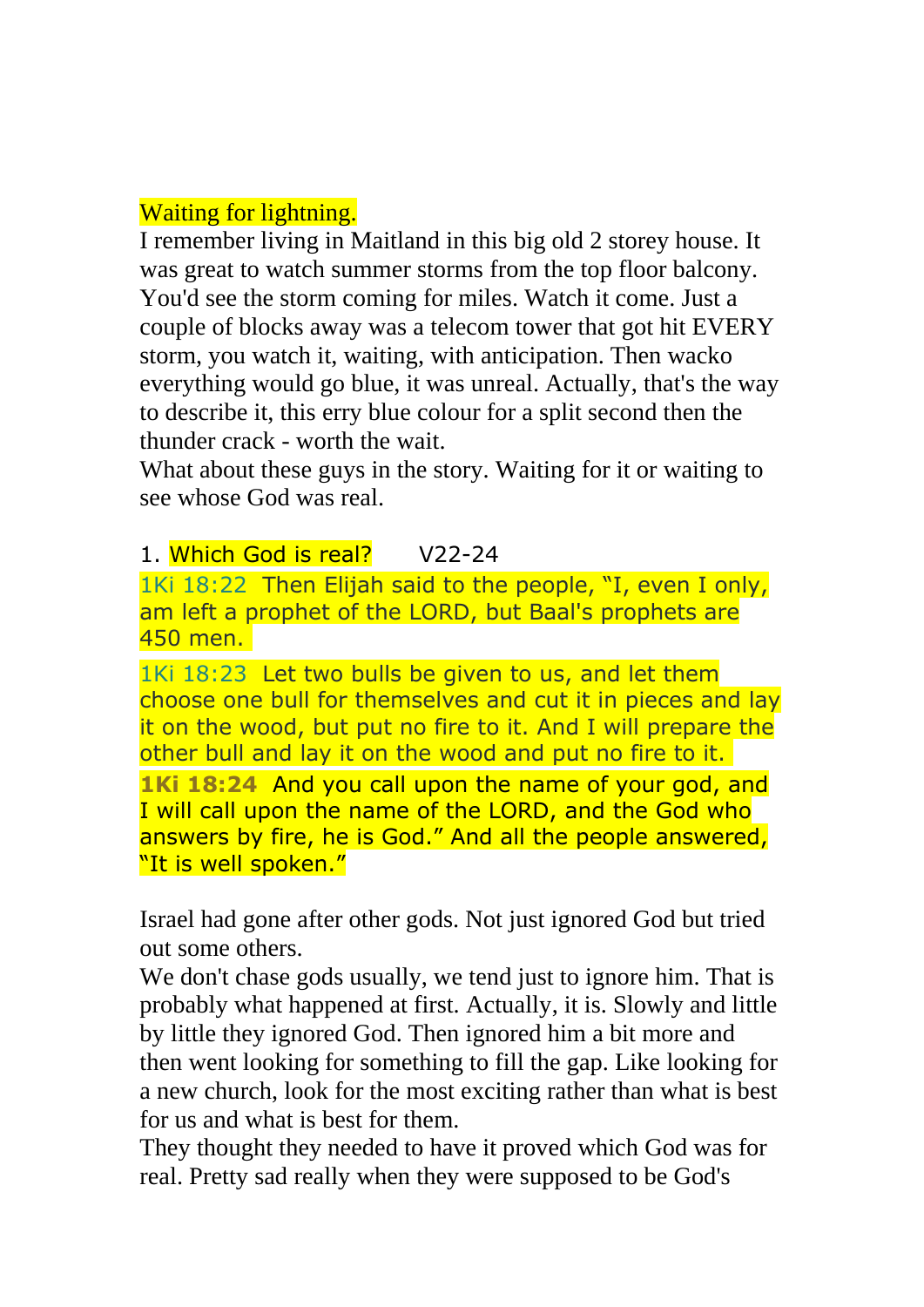people. What happened was they religiously tried to find God, and now they weren't sure what was true.

It would be easy for us too and it happens, feel isolated from God then we fill our lives up with religiousness and forget the relating to God bit.

2. Doesn't matter how religious you are if you worship the wrong God it's useless. V26-29

**1Ki 18:26** And they took the bull that was given them, and they prepared it and called upon the name of Baal from morning until noon, saying, "O Baal, answer us!" But there was no voice, and no one answered. And they limped around the altar that they had made.

1Ki 18:27 And at noon Elijah mocked them, saying, "Cry aloud, for he is a god. Either he is musing, or he is relieving himself, or he is on a journey, or perhaps he is asleep and must be awakened."

1Ki 18:28 And they cried aloud and cut themselves after their custom with swords and lances, until the blood gushed out upon them.

1Ki 18:29 And as midday passed, they raved on until the time of the offering of the oblation, but there was no voice. No one answered; no one paid attention.

These guys were really serious and committed. Very religious, holy guys even. But also totally deluded. A carved wooden cow doesn't talk, actually an alive cow doesn't talk or send fire to burn itself! I know faithful committed Moslems, hindus, Jews. All faithful just wrong.

This is not just wrong type of worship, but totally wrong, against the rules of the land, after all God's rules were supposed to be the nations rules if they were God's people. Let's be careful not to write it off as them and not us either. Too often we follow a type of christianity, or a denomination or even a preacher or someone from church history who had a theology we like and nearly place them up there with God. Luther can't send fire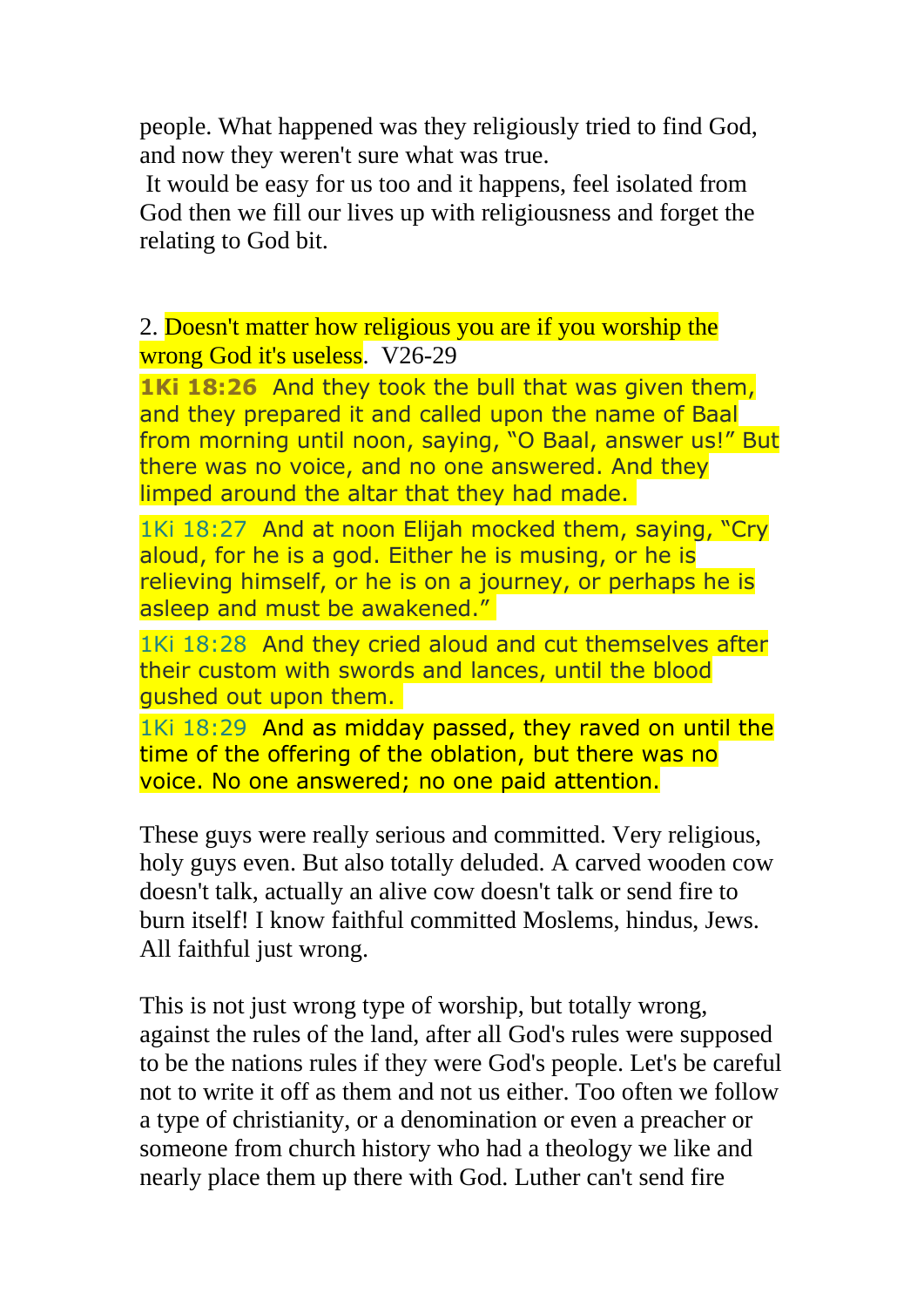down from heaven, neither can Calvin and Spurgeon comes the closest but he can't either. Sometimes it is as if we put their writings along side the bible. They are not infallible, nor do they have biblical authority. I love Max Lucado books but his writings are not to the same credibility as the bible.

We are only Christians if we worship Jesus, after all the name Christians comes form Christ. If we follow Pastor John we'd be Johnites, or Billy Graham we'd be Grahamonians. Christ is who we are to follow - no middle men, and his book is the bible.

## 3, Fix up the altar.  $V30 - 32$

**1Ki 18:30** Then Elijah said to all the people, "Come near to me." And all the people came near to him. And he repaired the altar of the LORD that had been thrown down.

1Ki 18:31 Elijah took twelve stones, according to the number of the tribes of the sons of Jacob, to whom the word of the LORD came, saying, "Israel shall be your name,"

1Ki 18:32 and with the stones he built an altar in the name of the LORD. And he made a trench about the altar, as great as would contain two seahs of seed.

I find the altar in this story interesting.

The altar was probably broken down by Baals priests at Jezebels command. So, Elijah rebuilds it. So, it is useful to God. It is symbolic to the Jews. 12 stones 12 tribes, all of them together. Elijah is doing it for all of them. God is their God not just Elijah's. He is rebuilding their national faith.

How do we need to rebuild? Not an altar or building but rebuild people. We need to consciously rebuild God's church here, that means rebuilding people. Not stone by stone, but person by person.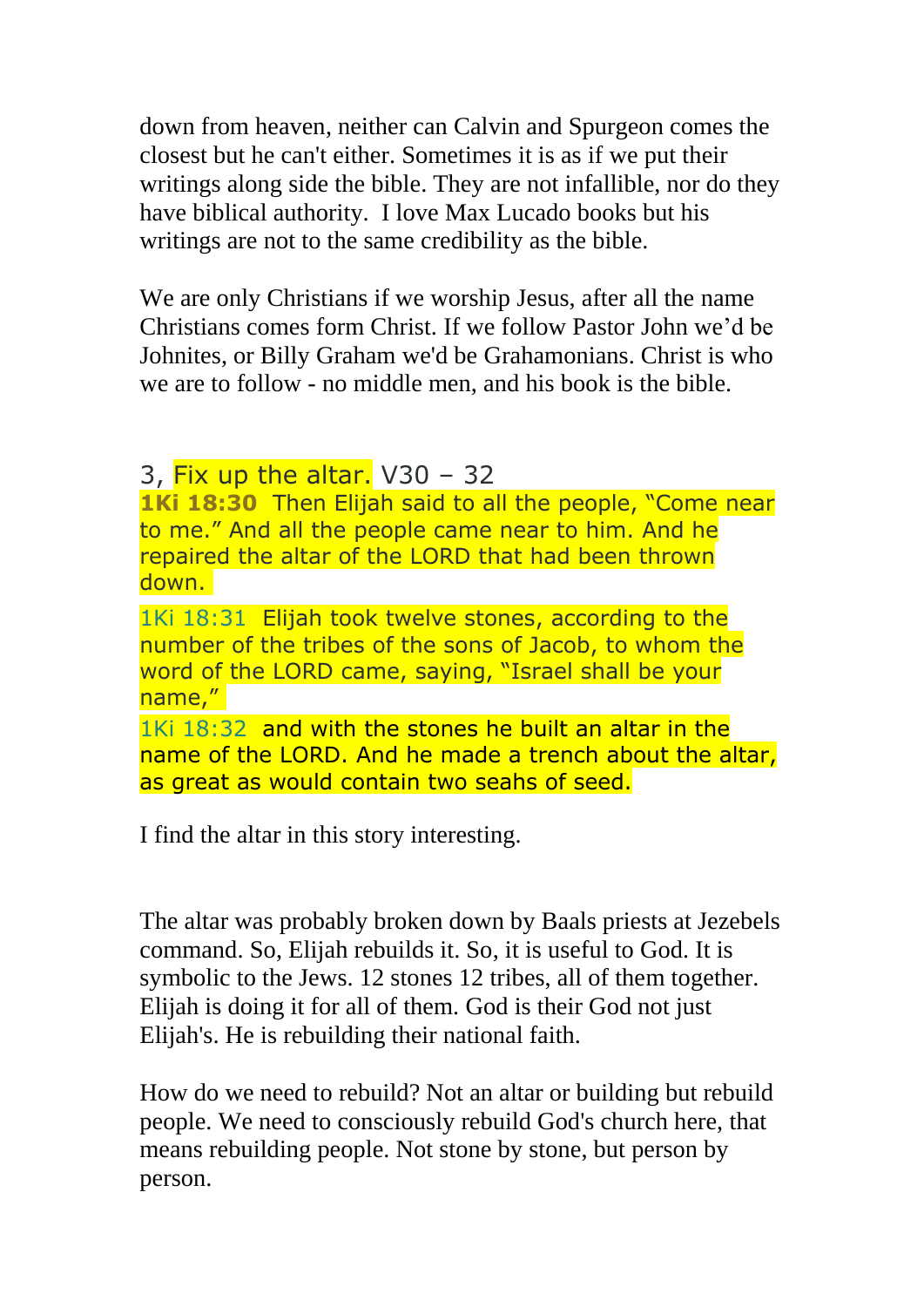Note Elijah says "come near" (KJV) "come here" (NIV) Near enough to watch him fix up the altar.

How is our altar? Well, we don't have an altar. How's our church? Not the building, but the people. The altar was being built "in the name of the Lord" So Bathurst Baptist must be built in the name of the Lord only.

4. Simple honest prayer works. V36-37

1Ki 18:36 And at the time of the offering of the oblation, Elijah the prophet came near and said, "O LORD, God of Abraham, Isaac, and Israel, let it be known this day that you are God in Israel, and that I am your servant, and that I have done all these things at your word.

1Ki 18:37 Answer me, O LORD, answer me, that this people may know that you, O LORD, are God, and that you have turned their hearts back."

The rebuilding must be done not just with God but for God and through God. This is where the prayer life comes in. Elijah's and ours.

Notice Elijah's wasn't flashy like the Baal guys. Just a request. God doesn't require theologically correct prayer but honest prayer. Just say it. If you feel you need rebuilding, tell Him, If I feel I need rebuilding. If you are frustrated, tell Him. Honest.

Look at Psalm 22 sometime- Honest prayer or even, Psalm 73 - same thing Honest prayer

Look at Jeremiah - he wanted God to annihilate the Jews - wipe em out even.

Not theologically correct but honest.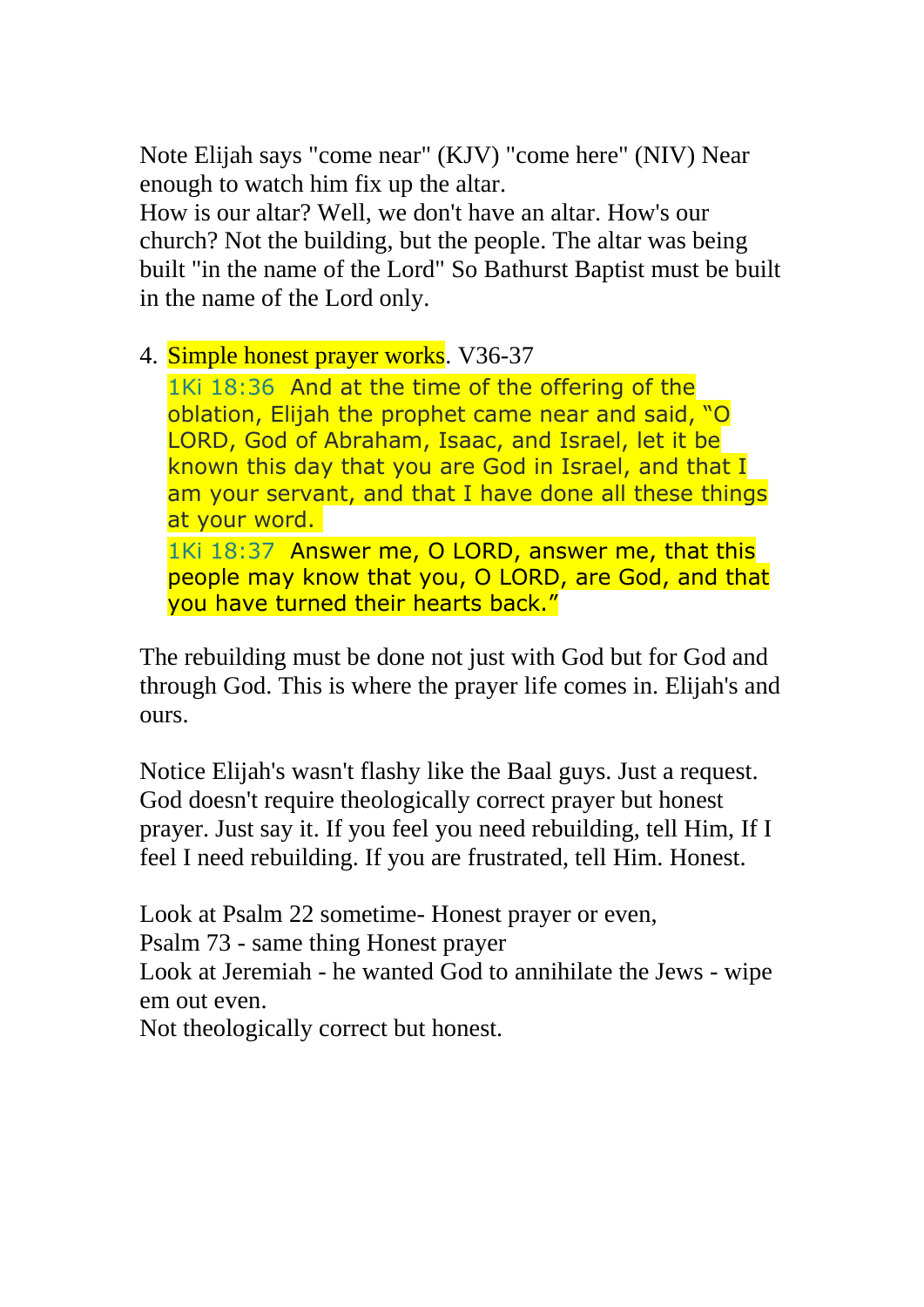## 5. God does it. V38

1Ki 18:36 And at the time of the offering of the oblation, Elijah the prophet came near and said, "O LORD, God of Abraham, Isaac, and Israel, let it be known this day that you are God in Israel, and that I am your servant, and that I have done all these things at your word.

1Ki 18:37 Answer me, O LORD, answer me, that this people may know that you, O LORD, are God, and that you have turned their hearts back."

The amazing part about our God and Elijah's God (Same person) is His capacity to answer. The Baal dudes god's didn't answer why- they couldn't, they didn't exist. But our God, now he listens and answers. I remember dad getting into trouble for making a statement once that he didn't believe in the power of prayer but in the power of a prayer answering God. Some people quoted him wrong.

But theologically, that's right. (Now not everything dad says is theologically right because sometimes I am.)

But does it work like this for us? Maybe not often. Notice God does it. He gets the credit, not Elijah. Often our prayer requests are for our benefit not the kingdom of God.

Funny how all of a sudden the people are on God's side. "The Lord He is God"

Sometimes it takes lightning to wake us up.

But think about this. If the people had not run after other Gods, had not ignored God in the first place.

Would God have had to use lightning?

God had spoken to the people dozens of times, they had their law, the prophets, more prophets, the tabernacle services (kinda like church). Yet they didn't take notice.

1Ki 18:39 And when all the people saw it, they fell on their faces and said, "The LORD, he is God; the LORD, he is God."

Are we waiting for something to miraculously happen to fix up our lives or our church?